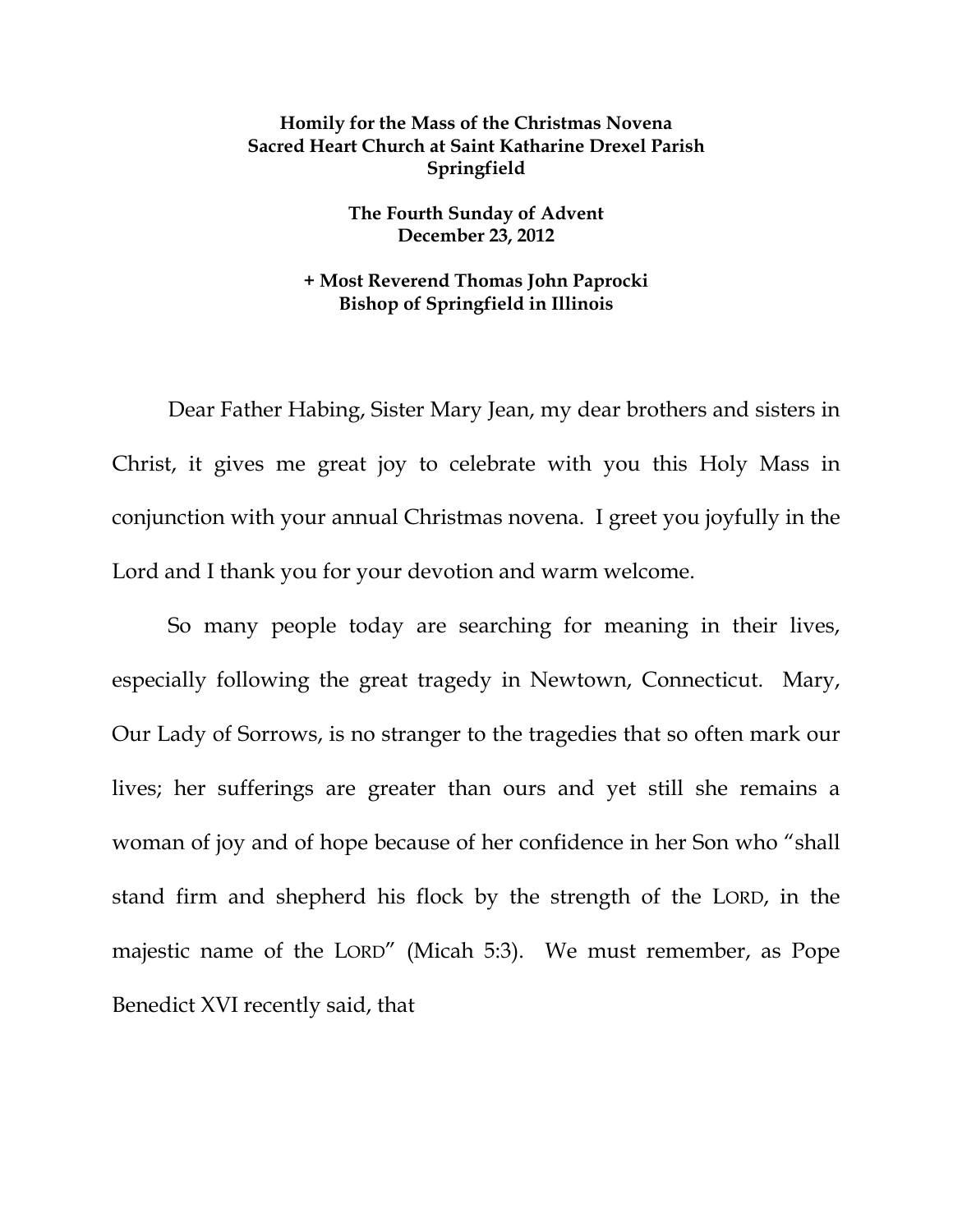What illuminates and gives full meaning to the history of the world and of man begins to shine in the cave of Bethlehem; it is the mystery that soon we will contemplate at Christmas: the salvation which is realized in Jesus Christ. In Jesus of Nazareth, God shows his face and asks man to choose to recognize and follow him.1

It is in the Holy Infant that God has heard and answered the prayer of the Psalm: "Rouse your power, and come to save us" (Psalm 80:3). Today we have come to the altar of the Lord because we long to look upon the face of Mary's Son, Jesus Christ, who is our peace (cf. Psalm 80:4, Micah 5:4).

Our Holy Father Pope Benedict XVI has given us this current Year of Faith so that we can come to know his peace more profoundly. At the heart of this Year of Faith is the encounter with Jesus Christ, before whom Saint John the Baptist joyously leaped in the womb of his mother Saint Elizabeth (cf Luke 1:41). Indeed, in his apostolic letter announcing the Year of Faith, Pope Benedict XVI spoke of "the need to rediscover the journey of faith so as to shed clearly light on the joy and renewed enthusiasm of the encounter with Christ" (*Porta Fidei*, 2). The same joy that filled Elizabeth and John the Baptist is the same joy that should fill us when we encounter the Child of Bethlehem whose birth we soon will celebrate.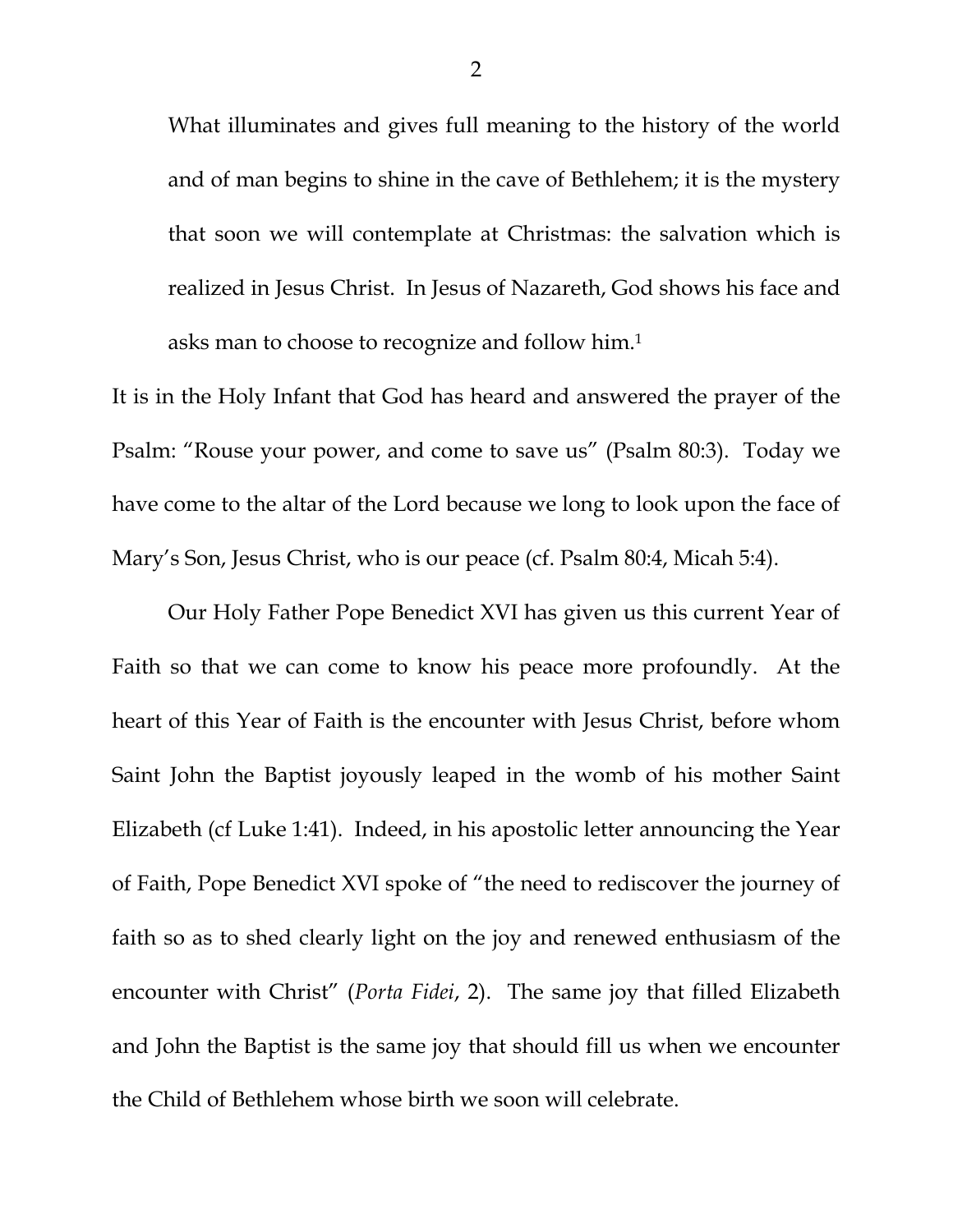Just as "Mary set out and travelled in haste to a town of Judah," so should we also set out in haste to Bethlehem (Luke 1:39). We may not be able to make the physical pilgrimage to the land of the Savior's birth, but we can make the journey interiorly, in our hearts, before our Nativity sets; spiritually we can travel in haste to Bethlehem.

As we hasten to Bethlehem, it is necessary for each of us to live with a spirit of "self-abandonment, in a continuous crescendo, into the hands of a love that seems to grow constantly because it has its origin in God" (*Porta Fidei*, 7). This is what we call discipleship.

The word "disciple" has its roots in the word *disco* – not a genre of music from the 70s, but Latin for "I learn." The disciple is one who learns from the life and teachings of Jesus Christ. This learning is not from dusty tomes or ancient manuscripts, but from the very person of Jesus Christ, risen and alive today, through an immediate and personal relationship with him and his Church. This relationship does not – indeed, cannot – leave a person as he or she was before. The true disciple is the one who becomes such a student of the Master that his very life conforms to the life of Christ in all things. We see such a life so clearly in the example of the Blessed Virgin Mary.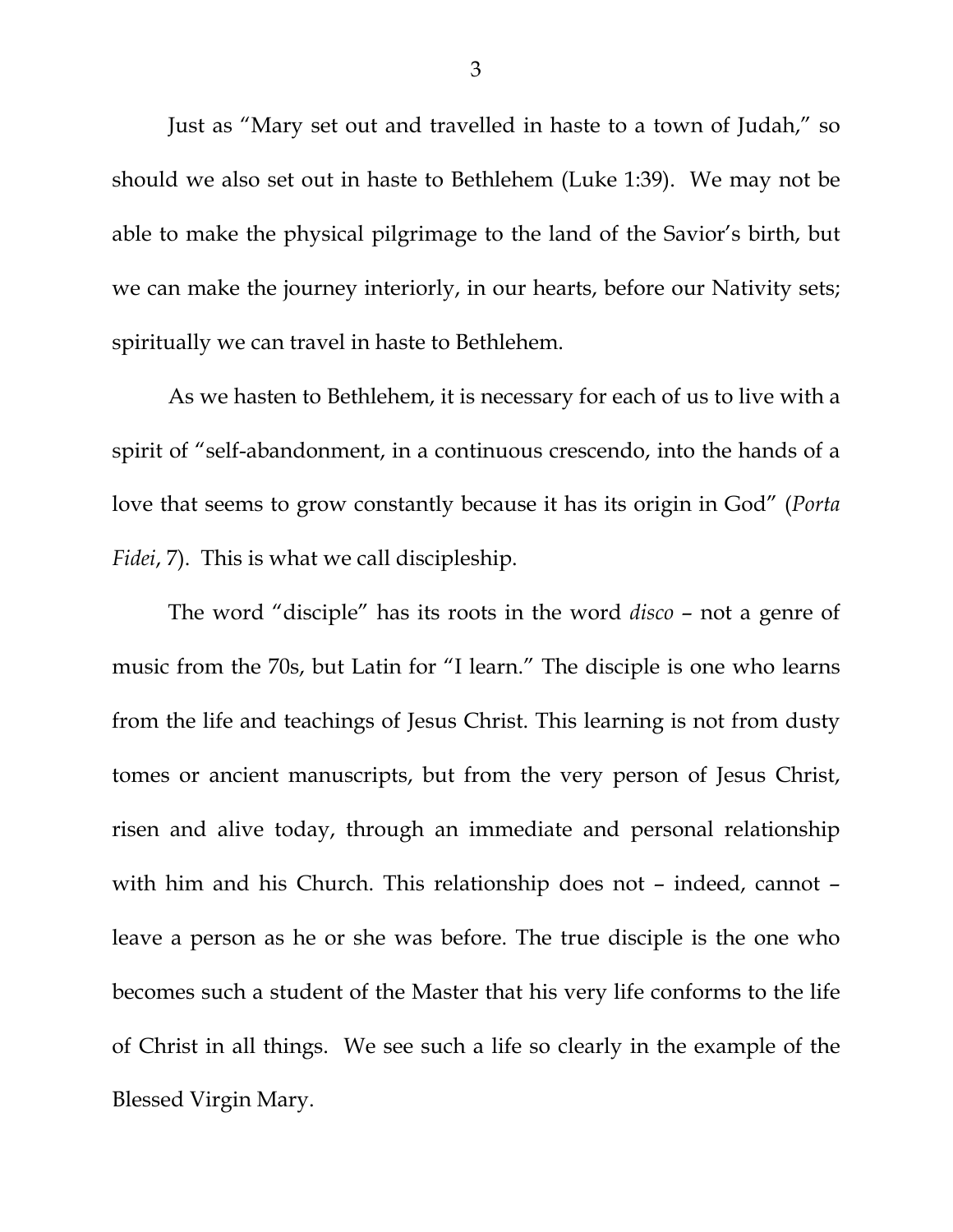What can we say to reignite the fire of faith in those who have left or drifted from the Church? What can we say to our family and friends, our neighbors and co-workers? What is Christ inspiring us to do to proclaim the faith anew to these lost sheep who have withdrawn from the Good Shepherd? These questions lie at the heart of the Year of Faith.

Of this task, the Holy Father wrote: "To rediscover the content of the faith that is professed, celebrated, lived, and prayed, and to reflect on the act of faith, is a task that every believer must make his own, especially in the course of this Year" (*Porta Fidei*, 9). To this end, I would like to propose to a three-fold plan to make the most of this Year of Faith and to strengthen Saint Katharine Drexel Parish so that through the example of your faith, the lost sheep "will no more withdraw from" the Lord but will call upon his name and be given new life (Psalm 80:19).

 First, we must be grateful for the faith we have received, for our encounter with the Lord. Families should strive to make their homes places where the family prays together, reads the Scriptures together, and is nourished together at Sunday Mass. Families should strive to allow their faith to influence everything they do, rather than reserving their faith only for an hour or so on Sunday.

4